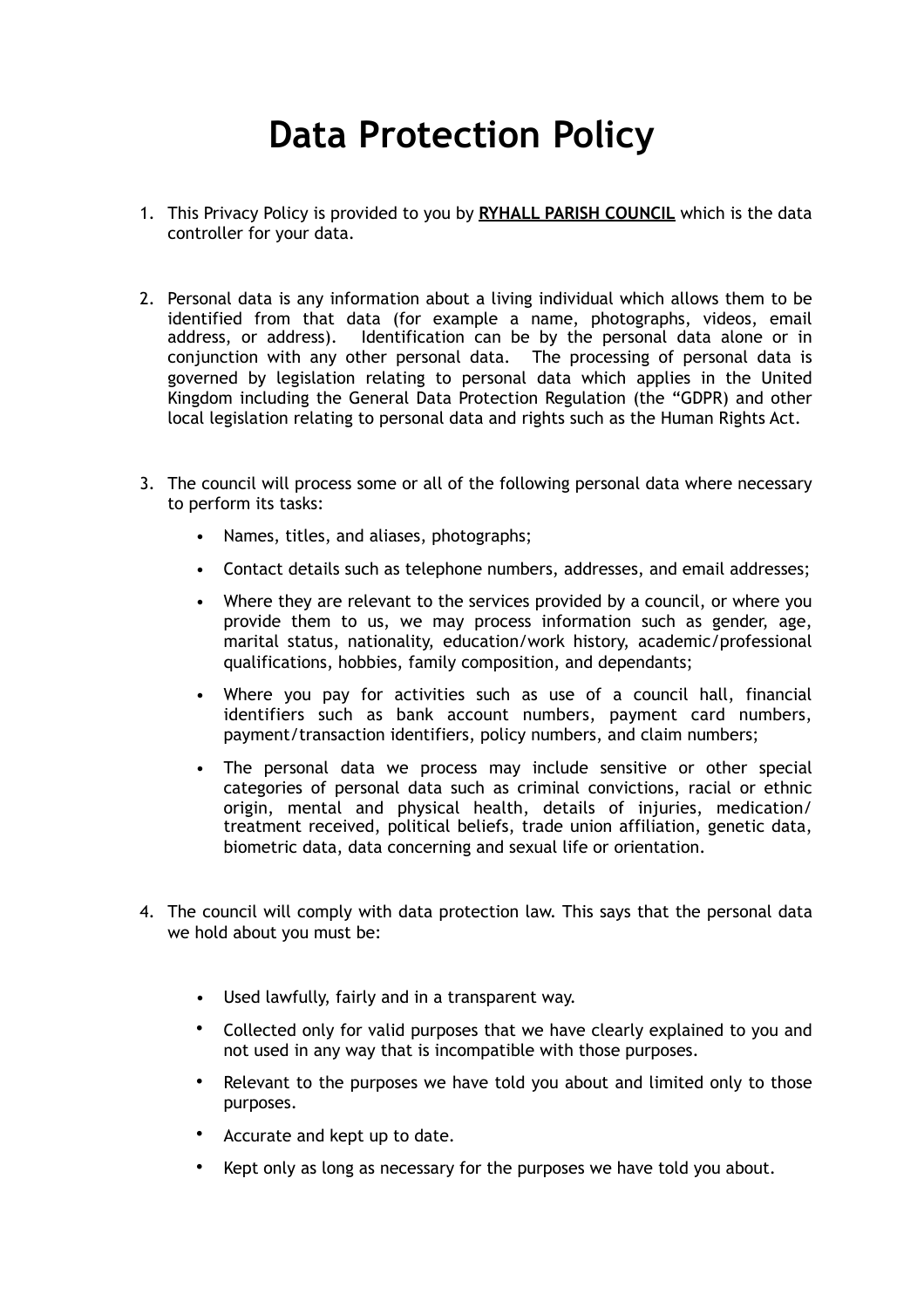- Kept and destroyed securely including ensuring that appropriate technical and security measures are in place to protect your personal data to protect personal data from loss, misuse, unauthorised access and disclosure.
- 5. This section provides information about the third parties with whom the council may share your personal data. These third parties have an obligation to put in place appropriate security measures and will be responsible to you directly for the manner in which they process and protect your personal data. It is likely that we will need to share your data with some or all of the following (but only where necessary):
	- Our agents, suppliers and contractors. For example, we may ask a commercial provider to publish or distribute newsletters on our behalf, or to maintain our database software;
	- On occasion, other local authorities or not for profit bodies with which we are carrying out joint ventures e.g. in relation to facilities or events for the community.
- 6. You have the following rights with respect to your personal data:

When exercising any of the rights listed below, in order to process your request, we may need to verify your identity for your security. In such cases we will need you to respond with proof of your identity before you can exercise these rights.

- The right to access personal data we hold on you
- The right to correct and update the personal data we hold on you
- The right to have your personal data erased
- The right to object to processing of your personal data or to restrict it to certain purposes only
- The right to data portability
- The right to withdraw your consent to the processing at any time for any processing of data to which consent was obtained.
- The right to lodge a complaint with the Information Commissioner's Office.

For more information, please see our Subject Access Request policy.

7. Transfer of data abroad

Any personal data transferred to countries or territories outside the European Economic Area ("EEA") will only be placed on systems complying with measures giving equivalent protection of personal rights either through international agreements or contracts approved by the European Union. Our website is also accessible from overseas so on occasion some personal data (for example in a newsletter) may be accessed from overseas.

8. Further processing